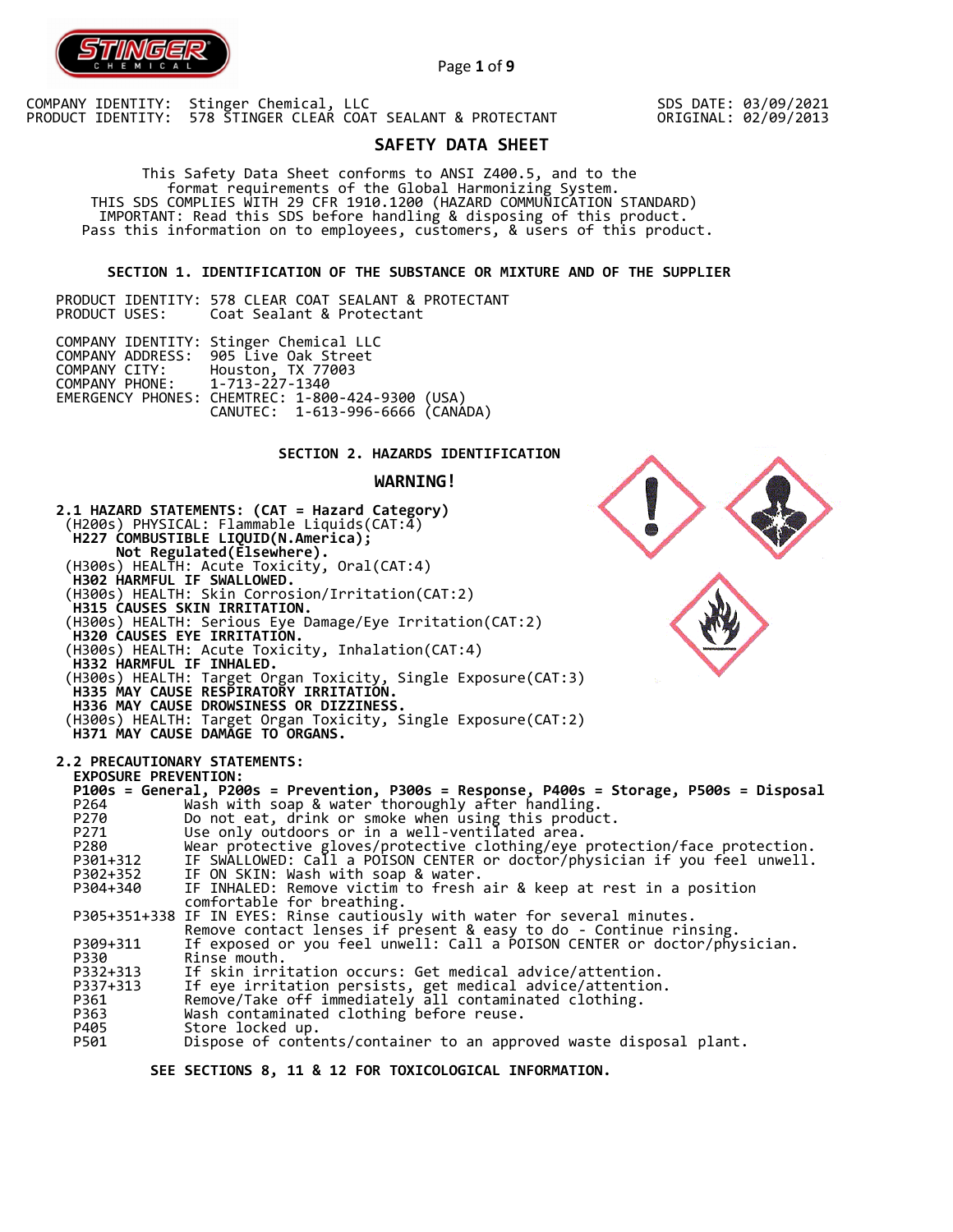### **SECTION 3. COMPOSITION/INFORMATION ON INGREDIENTS**

| MATERIAL                    | CAS#         | <b>EINECS#</b>           | WT %     |
|-----------------------------|--------------|--------------------------|----------|
| Water                       | 7732-18-5    | 231-791-2                | 65-75    |
| Quaternary Amine            | Confidential | -                        | 20-30    |
| Sweetened Middle Distillate | 64741-86-2   |                          | $5 - 15$ |
| 2-Butoxyethanol             | 111-76-2     | 203-905-0                | $0 - 10$ |
| C9-11 Alcohols, Ethoxylated | 68439-46-3   | $\overline{\phantom{0}}$ | A-5      |

The specific chemical component identities and/or the exact component percentages of this material may be withheld as trade secrets. This information is made available to health professionals, employees, and designated representatives in accordance with the applicable provisions of 29 CFR 1910.1200̄ (I)(1).  $\overline{\phantom{a}}$ 

TRACE COMPONENTS: Trace ingredients (if any) are present in < 1% concentration, (< 0.1% for potential carcinogens, reproductive toxins, respiratory tract mutagens, and sensitizers). None of the trace ingredients contribute significant additional hazards at the concentrations that may be present in this product. All pertinent hazard information has been provided in this document, per the requirements of the Federal Occupational Safety and Health Administration Standard (29 CFR 1910.1200), U.S. State equivalents, and Canadian Hazardous Materials Identification System Standard (CPR 4).

### **SECTION 4. FIRST AID MEASURES**

4.1 MOST IMPORTANT SYMPTOMS/EFFECTS, ACUTE & CHRONIC: See Section 11 for symptoms/effects, acute & chronic.

4.2 GENERAL ADVICE:

 First Aid responders should pay attention to self-protection and use the recommended protective clothing (chemical resistant gloves, splash protection). If potential for exposure exists, refer to Section 8 for specific personal protective equipment.

4.3 EYE CONTACT:

 If this product enters the eyes, check for and remove any contact lenses. Open eyes while under gently running water. Use sufficient force to open eyelids. "Roll" eyes to expose more surface. <u>Minimum</u> flushing is for 15 minutes. Seek immediate medical attention.

4.4 SKIN CONTACT:

 If the product contaminates the skin, immediately begin decontamination with running water. <u>Minimum</u> flushing is for 15 minutes. Remove contaminated clothing, taking care not to contaminate eyes. If skin becomes irritated and irritation persists, medical attention may be necessary. Wash contaminated clothing before reuse, discard contaminated shoes.

4.5 INHALATION:

 After high vapor exposure, remove to fresh air. If breathing is difficult, give oxygen. If breathing has stopped, trained personnel should immediately begin artificial respiration. If the heart has stopped, trained personnel should immediately begin cardiopulmonary resuscitation (CPR). Seek immediate medical attention.

4.6 SWALLOWING:

 If swallowed, CALL PHYSICIAN OR POISON CONTROL CENTER FOR MOST CURRENT INFORMATION. If professional advice is not available, give two glasses of water to drink. DO NOT INDUCE VOMITING. Never induce vomiting or give liquids to someone who is unconscious, having convulsions, or unable to swallow. Seek immediate medical attention.

- 4.7 RESCUERS: Victims of chemical exposure must be taken for medical attention. Rescuers should be taken for medical attention, if necessary. Take a copy of label and SDS to physician or health professional with victim.
- 4.8 NOTES TO PHYSICIAN:
- There is no specific antidote. Treatment of overexposure should be directed at the control of symptoms and the clinical condition of the patient. Any material aspirated during vomiting may cause lung injury. Therefore, emesis should not be induced mechanically or pharmacologically. If it is considered necessary to evacuate the stomach contents, this should be done by means least likely to cause aspiration (such as: Gastric lavage after endotracheal intubation).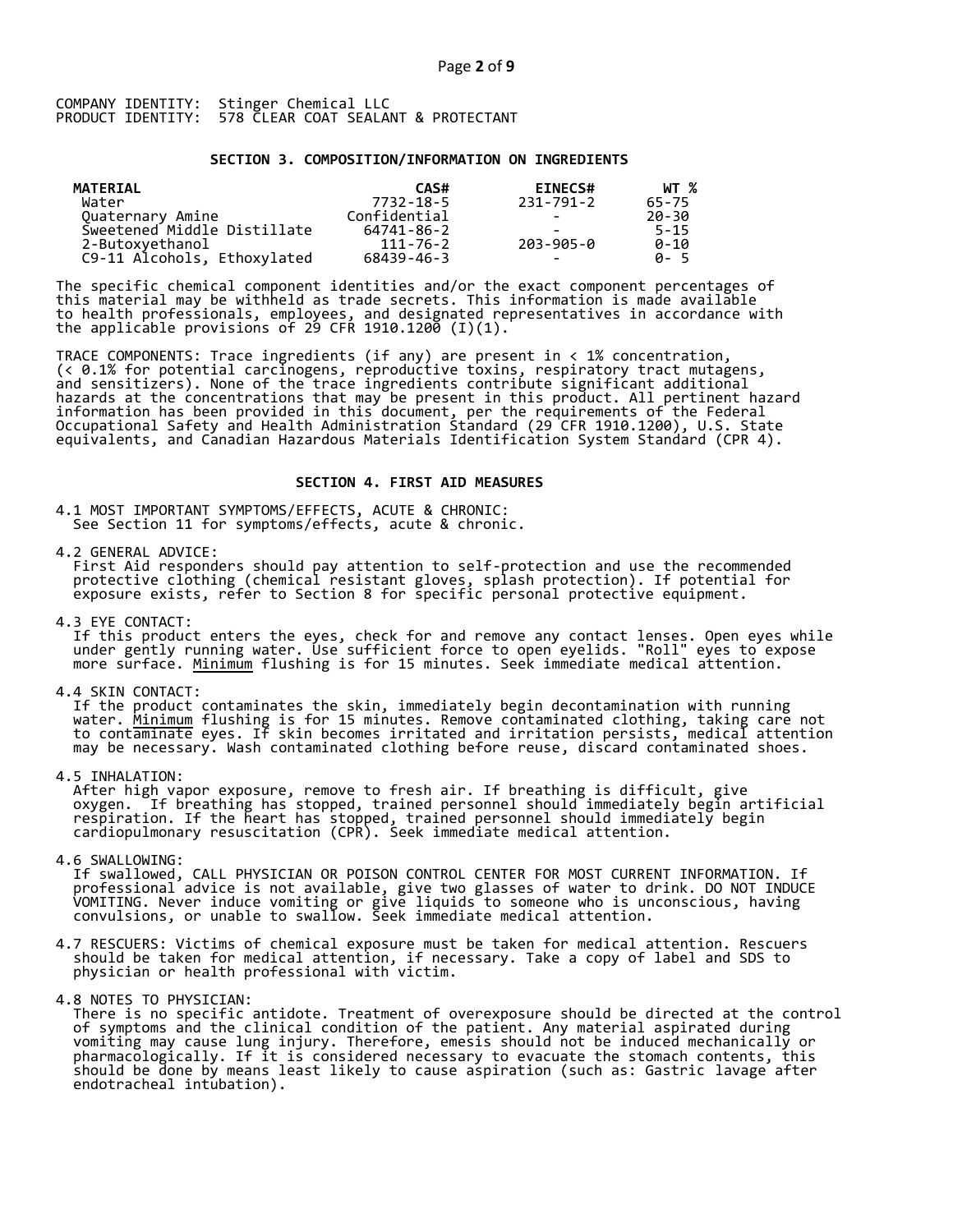### **SECTION 5. FIRE FIGHTING MEASURES**

- 5.1 FIRE & EXPLOSION PREVENTIVE MEASURES: NO open flames. Above flash point, use a closed system, ventilation, explosion-proof electrical equipment, lighting.
- 5.2 SUITABLE (& UNSUITABLE) EXTINGUISHING MEDIA: Use dry powder, AFFF, alcohol-resistant foam, water spray, carbon dioxide.
- 5.3 SPECIAL PROTECTIVE EQUIPMENT & PRECAUTIONS FOR FIRE FIGHTERS: Water spray may be ineffective on fire but can protect fire-fighters & cool closed containers. Use fog nozzles if water is used. Do not enter confined fire-space without full bunker gear. (Helmet with face shield, bunker coats, gloves & rubber boots).
- 5.4 SPECIFIC HAZARDS OF CHEMICAL & HAZARDOUS COMBUSTION PRODUCTS: COMBUSTIBLE! Isolate from oxidizers, heat, & open flame. Closed containers may explode if exposed to extreme heat. Applying to hot surfaces requires special precautions. Empty container very hazardous! Continue all label precautions!

## **SECTION 6. ACCIDENTAL RELEASE MEASURES**

- 6.1 SPILL AND LEAK RESPONSE AND ENVIRONMENTAL PRECAUTIONS: Uncontrolled releases should be responded to by trained personnel using pre-planned procedures. No action shall be taken involving personal risk without suitable training. Keep unnecessary and unprotected personnel from entering spill area. Do not touch or walk through material. Avoid breathing vapor or mist. Provide adequate ventilation. Proper protective equipment should be used. In case of a spill, clear the affected area, protect people, and respond with trained personnel. ELIMINATE all ignition sources (no smoking, flares, sparks, or flames in immediate area).
- 6.2 PERSONAL PRECAUTIONS, PROTECTIVE EQUIPMENT, EMERGENCY PROCEDURES: The proper personal protective equipment for incidental releases (such as: 1 Liter of the product released in a well-ventilated area), use impermeable gloves, they should be Level B: **triple-gloves (rubber gloves and nitrile gloves over latex gloves), chemical resistant suit and boots, hard-hat, and Self-Contained Breathing Apparatus** specific for the material handled, goggles, face shield, and appropriate body protection. In the event of a large release, use impermeable gloves, specific for the material handled, chemically resistant suit and boots, and hard hat, and Self-Contained Breathing Apparatus or respirator.

 Personal protective equipment are required wherever engineering controls are not adequate or conditions for potential exposure exist. Select NIOSH/MSHA approved based on actual or potential airborne concentrations in accordance with latest OSHA and/or ANSI recommendations.

6.3 ENVIRONMENTAL PRECAUTIONS:

 Stop spill at source. Construct temporary dikes of dirt, sand, or any appropriate readily available material to prevent spreading of the material. Close or cap valves and/or block or plug hole in leaking container and transfer to another container. Keep from entering storm sewers and ditches which lead to waterways, and if necessary, call the local fire or police department for immediate emergency assistance.

6.4 METHODS AND MATERIAL FOR CONTAINMENT & CLEAN-UP:

 Absorb spilled liquid with polypads or other suitable absorbent materials. If necessary, neutralize using suitable buffering material, (acid with soda ash or base with phosphoric acid), and test area with litmus paper to confirm neutralization. Clean up with non-combustible absorbent (such as: sand, soil, and so on). Shovel up and place all spill residue in suitable containers. dispose of at an appropriate waste disposal facility according to current applicable laws and regulations and product characteristics at time of disposal (see Section 13 - Disposal Considerations).

### 6.5 NOTIFICATION PROCEDURES:

 In the event of a spill or accidental release, notify relevant authorities in accordance with all applicable regulations. US regulations require reporting release of this material to the environment which exceed the applicable reportable quantity or oil spills which could reach any waterway including intermittent dry creeks. The National Response Center can be reached at (800)424-8802.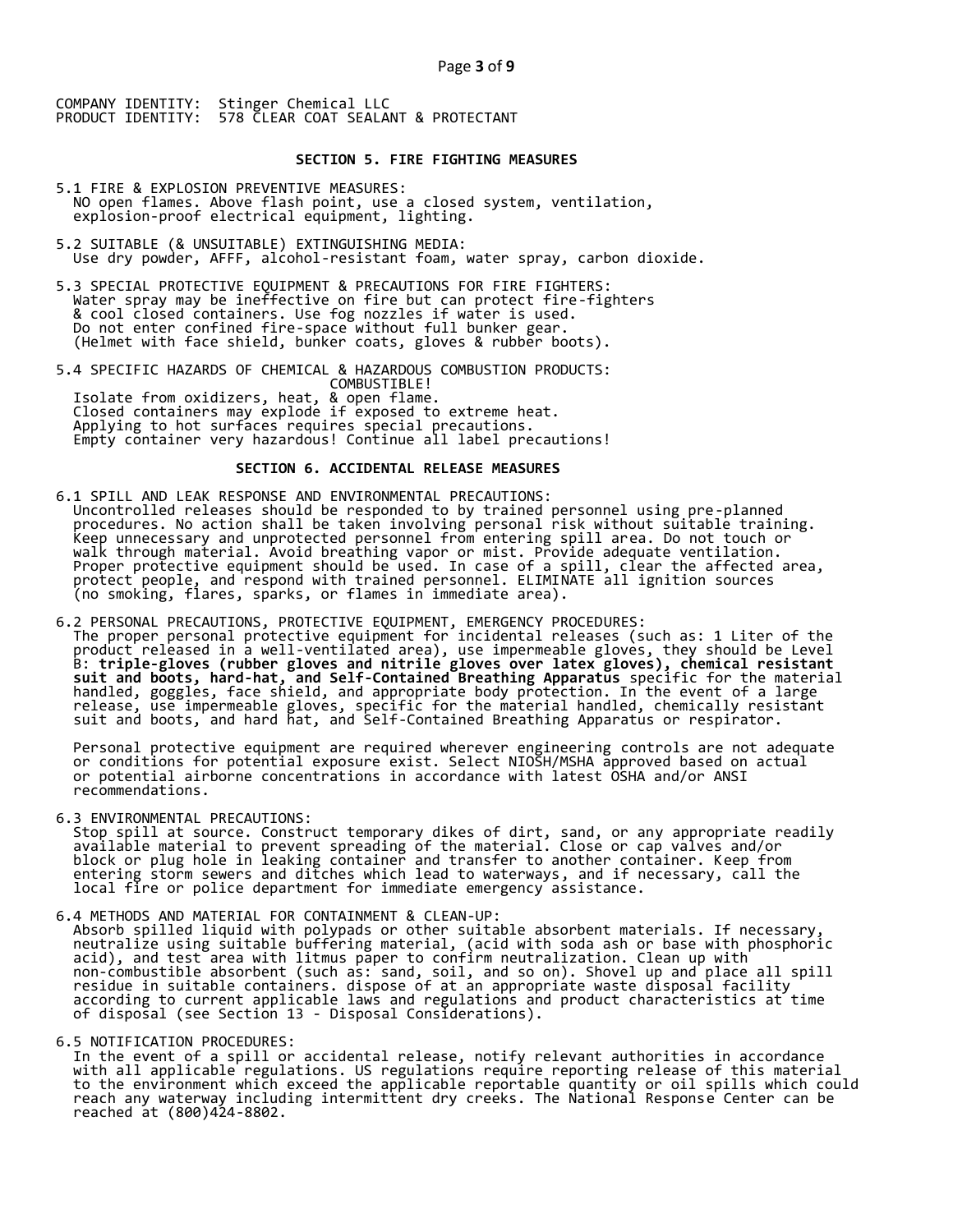### **SECTION 7. HANDLING AND STORAGE**

7.1 PRECAUTIONS FOR SAFE HANDLING: Isolate from oxidizers, heat, & open flame. Use only with adequate ventilation. Avoid or repeated breathing of vapor or spray mist. Do not get in eyes, on skin or clothing. Consult Safety Equipment Supplier. Wear goggles, face shield, gloves, apron & footwear impervious to material. Wash clothing before reuse. Avoid free fall of liquid. Ground containers when transferring. Do not flame cut, braze, or weld. Empty container very hazardous! Continue all label precautions!

7.2 CONDITIONS FOR SAFE STORAGE, INCLUDING ANY INCOMPATIBILITIES: Isolate from strong oxidants. Do not store above 49 C/120 F. Keep container tightly closed & upright when not in use to prevent leakage.

### **SECTION 7. HANDLING AND STORAGE (CONTINUED)**

7.3 NONBULK: CONTAINERS:

 Store containers in a cool, dry location, away from direct sunlight, sources of intense heat, or where freezing is possible. Material should be stored in secondary containers or in a diked area, as appropriate. Store containers away from incompatible chemicals (see Section 10, Stability and Reactivity). Post warning and "NO SMOKING" signs in storage and use areas, as appropriate. Empty containers should be handled with care. Never store food, feed, or drinking water in containers which held this product.

7.4 BULK CONTAINERS:

 All tanks and pipelines which contain this material must be labeled. Perform routine maintenance on tanks or pipelines which contain this product. Report all leaks immediately to the proper personnel.

7.5 TANK CAR SHIPMENTS:

 Tank cars carrying this product should be loaded and unloaded in strict accordance with tank-car manufacturer's recommendation and all established on-site safety procedures. Appropriate personal protective equipment must be used (see Section 8, Engineering Controls and Personal Protective Equipment.). All loading and unloading equipment must be inspected, prior to each use. Loading and unloading operations must be attended, at all times. Tank cars must be level, brakes must be set or wheels must be locked or blocked prior to loading or unloading. Tank car (for loading) or storage tanks (for unloading) must be verified to be correct for receiving this product and be properly prepared, prior to starting the transfer operations. Hoses must be verified to be in the correct positions, before starting transfer operations. A sample (if required) must be taken and verified (if required) prior to starting transfer operations. All lines must be blown-down and purged before disconnecting them from the tank car or vessel.

7.6 PROTECTIVE PRACTICES DURING MAINTENANCE OF CONTAMINATED EQUIPMENT: Follow practices indicated in Section 6 (Accidental Release Measures). Make certain application equipment is locked and tagged-out safely. Always use this product in areas where adequate ventilation is provided. Collect all rinsates and dispose of according to applicable Federal, State, Provincial, or local procedures.

7.7 EMPTY CONTAINER WARNING:

 Empty containers may contain residue and can be dangerous. Do not attempt to refill or clean containers without proper instructions. Empty drums should be completely drained and safely stored until appropriately reconditioned or disposed. Empty containers should be taken for recycling, recovery, or disposal through suitably qualified or licensed contractor and in accordance with governmental regulations. **DO NOT PRESSURIZE, CUT, WELD, BRAZE, SOLDER, DRILL, GRIND, OR EXPOSE SUCH CONTAINERS TO HEAT, FLAME, SPARKS, STATIC ELECTRICITY, OR OTHER SOURCES OF IGNITION. THEY MAY BURST AND CAUSE INJURY OR DEATH.**

## **SECTION 8. EXPOSURE CONTROLS/PERSONAL PROTECTION**

| <b>8.1 EXPOSURE LIMITS:</b> |              |                          |                    |             |
|-----------------------------|--------------|--------------------------|--------------------|-------------|
| <b>MATERIAL</b>             | CAS#         |                          | EINECS# TWA (OSHA) | TLV (ACGIH) |
| Water                       | 7732-18-5    | 231-791-2                | None Known         | None Known  |
| Quaternary Amine            | Confidential | and the state of the     | None Known         | None Known  |
| Sweetened Middle Distillate | 64741-86-2   | and the state of the     | 200 mg/m3          | 200 mg/m3   |
| 2-Butoxyethanol             | 111-76-2     |                          | 203-905-0 50 ppm S | 20 ppm S    |
| C9-11 Alcohols, Ethoxylated | 68439-46-3   | <b>Contract Contract</b> | None Known         | None Known  |

This product contains no EPA Hazardous Air Pollutants (HAP) in amounts  $> 0.1\%$ . EPA Hazardous Air Pollutants may be present in trace amounts (less than 0.1%): Cumene, Polycyclic Aromatics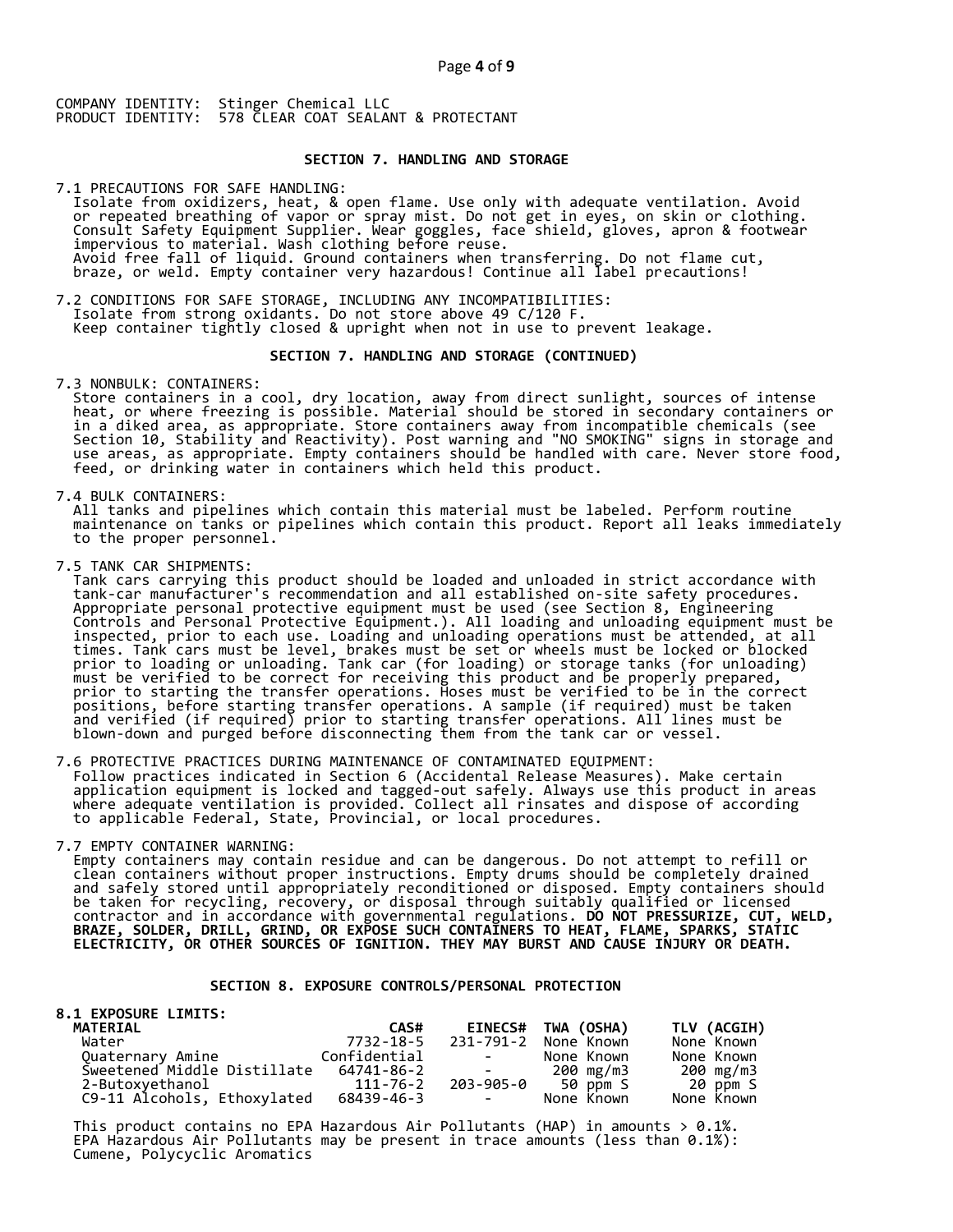## **SECTION 8. EXPOSURE CONTROLS/PERSONAL PROTECTION (CONTINUED)**

### **8.2 APPROPRIATE ENGINEERING CONTROLS:**

#### RESPIRATORY EXPOSURE CONTROLS

 Airborne concentrations should be kept to lowest levels possible. If vapor, dust or mist is generated and the occupational exposure limit of the product, or any component of the product, is exceeded, use appropriate NIOSH or MSHA approved air purifying or air-supplied respirator authorized in 29 CFR 1910.134, European Standard EN 149, or applicable State regulations, after determining the airborne concentration of the contaminant. Air supplied respirators should always be worn when airborne concentration of the contaminant or oxygen content is unknown. Maintain airborne contaminant concentrations below exposure limits. If adequate ventilation is not available or there is potential for airborne exposure above the exposure limits, a respirator may be worn up to the respirator exposure limitations, check with respirator equipment manufacturer's recommendations/limitations. For particulates, a particulate respirator (NIOSH Type N95 or better filters) may be worn. If oil particles (such as: lubricants, cutting fluids, glycerine, and so on) are present, use a NIOSH Type R or P filter. For a higher level of protection, use positive pressure supplied air respiration protection or Self-Contained Breathing Apparatus or if oxygen levels are below 19.5% or are unknown.

 EMERGENCY OR PLANNED ENTRY INTO UNKNOWN CONCENTRATIONS OR IDLH CONDITIONS Positive pressure, full-face piece Self-Contained Breathing Apparatus; or positive pressure, full-face piece Self-Contained Breathing Apparatus with an auxilliary positive pressure Self-Contained Breathing Apparatus.

VENTILATION<br>LOCAL EXHAUST: LOCAL EXHAUST: Necessary MECHANICAL (GENERAL): Necessary SPECIAL: None OTHER: None Please refer to ACGIH document, "Industrial Ventilation, A Manual of Recommended Practices", most recent edition, for details.

### **8.3 INDIVIDUAL PROTECTION MEASURES, SUCH AS PERSONAL PROTECTIVE EQUIPMENT:**

EYE PROTECTION:

 Safety eyewear complying with an approved standard should be used when a risk assessment indicates this is necessary to avoid exposure to liquid splashes, mists or dusts. If contact is possible, chemical splash goggles should be worn, when a higher degree of protection is necessary, use splash goggles or safety glasses. Face-shields are recommended when the operation can generate splashes, sprays or mists.

HAND PROTECTION:

 Use gloves chemically resistant to this material. Glove must be inspected prior to use. Preferred examples: Butyl rubber, Chlorinated Polyethylene, Polyethylene, Ethyl vinyl alcohol laminate ("EVAL"), Polyvinyl alcohol ("PVA"). Examples of acceptable glove barrier materials include: Natural rubber ("latex"), Neoprene, Nitrile/butadiene rubber ("nitrile") or ("NBR"), Polyvinyl chloride ("PVC") or "vinyl"), Viton. Chemical-resistant, impervious gloves complying with an approved standard should be worn at all times when handling chemical products if a risk assessment indicates this is necessary. Considering the parameters specified by the glove manufacturer, check during use that the gloves are still retaining their protective properties. It should be noted that the time to breakthrough for any glove material may be different for different glove manufacturers. In the case of mixtures, consisting of several substances, the protection time of the gloves cannot be accurately estimated. Use proper glove removal technique (without touching glove's outer surface) to avoid skin contact with this product. Dispose of contaminated gloves after use in accordance with applicable laws and good practices. Wash and dry hands.

#### BODY PROTECTION:

 Use body protection appropriate for task. Cover-all, rubber aprons, or chemical protective clothing made from impervious materials are generally acceptable, depending on the task.

### WORK & HYGIENIC PRACTICES:

 Wash hands, forearms and face thoroughly after handling chemical products, before eating, smoking and using toilet facilities and at the end of the working period. Provide readily accessible eye wash stations & safety showers. Remove clothing that becomes contaminated. Destroy contaminated leather articles. Launder or discard contaminated clothing.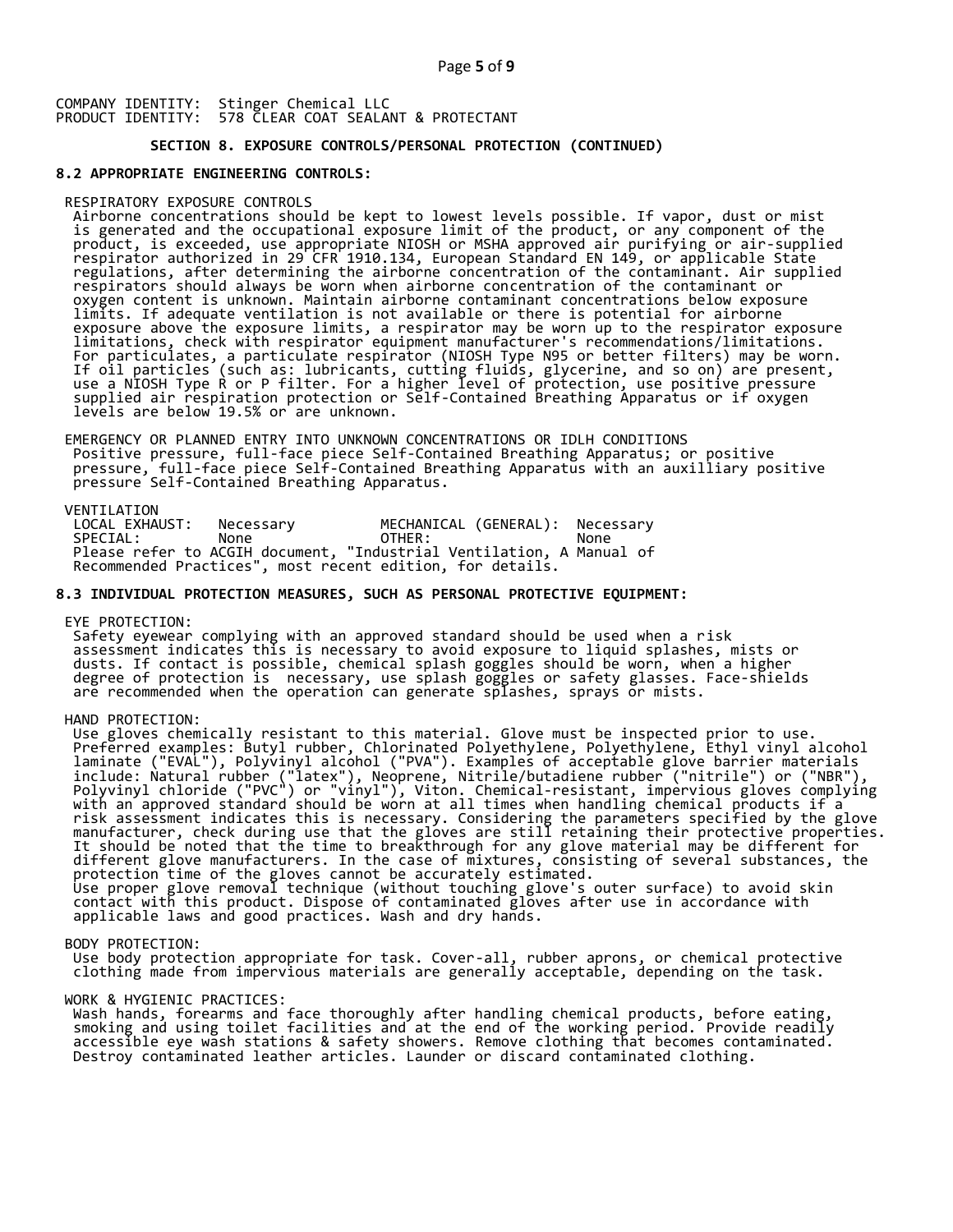## **SECTION 9. PHYSICAL & CHEMICAL PROPERTIES**

| APPEARANCE:<br>ODOR:<br>ODOR THRESHOLD:<br>pH (Neutrality):<br>MELTING POINT/FREEZING POINT:                               Not Available<br>BOILING RANGE (IBP,50%,Dry Point):                                 111 136 332* C / 232 278 630* F (*=End Point)<br>FLASH POINT (TEST METHOD):<br>FLAMMABILITY CLASSIFICATION:<br>LOWER FLAMMABLE LIMIT IN AIR (% by vol):<br>UPPER FLAMMABLE LIMIT IN AIR (% by vol):<br>VAPOR PRESSURE (mm of Hg)@20 C<br>VAPOR DENSITY (air=1):<br>GRAVITY @ 68/68 F / 20/20 C: | Liquid, Clear<br>Mild<br>Not Available<br>Not Available<br>Class III-A<br>0.95 (Lowest Component)<br>Not Available<br>17.2<br>0.783 |
|----------------------------------------------------------------------------------------------------------------------------------------------------------------------------------------------------------------------------------------------------------------------------------------------------------------------------------------------------------------------------------------------------------------------------------------------------------------------------------------------------------------|-------------------------------------------------------------------------------------------------------------------------------------|
| DENSITY:                                                                                                                                                                                                                                                                                                                                                                                                                                                                                                       | 0.996                                                                                                                               |
| SPECIFIC GRAVITY (Water=1):                                                                                                                                                                                                                                                                                                                                                                                                                                                                                    | 0.998<br>8.311                                                                                                                      |
| POUNDS/GALLON:<br>WATER SOLUBILITY:                                                                                                                                                                                                                                                                                                                                                                                                                                                                            | Complete                                                                                                                            |
|                                                                                                                                                                                                                                                                                                                                                                                                                                                                                                                |                                                                                                                                     |
| AUTO IGNITION TEMPERATURE:                                                                                                                                                                                                                                                                                                                                                                                                                                                                                     | 254 C / 490 F                                                                                                                       |
| DECOMPOSITION TEMPERATURE:                                                                                                                                                                                                                                                                                                                                                                                                                                                                                     | Not Available                                                                                                                       |
| TOTAL VOC'S (TVOC)*:                                                                                                                                                                                                                                                                                                                                                                                                                                                                                           | 6.0 Vol% / 54.1 $g/L$ / .4 Lbs/Gal                                                                                                  |
| NONEXEMPT VOC'S (CVOC)*:                                                                                                                                                                                                                                                                                                                                                                                                                                                                                       | 17.0 Vol% / 54.1 g/L / .4 Lbs/Gal                                                                                                   |
| HAZARDOUS AIR POLLUTAŃTS (HAPS):                                                                                                                                                                                                                                                                                                                                                                                                                                                                               | 0.0 Wt% /0.0 g/L / 0.000 Lbs/Gal                                                                                                    |
| NONEXEMPT VOC PARTIAL PRESSURE (mm of Hg @ 20 C)                                                                                                                                                                                                                                                                                                                                                                                                                                                               | 0.0                                                                                                                                 |
| VISCOSITY @ 20 C (ASTM D445):                                                                                                                                                                                                                                                                                                                                                                                                                                                                                  | Not Available                                                                                                                       |
| * Using CARB (California Air Resources Board Rules).                                                                                                                                                                                                                                                                                                                                                                                                                                                           |                                                                                                                                     |

### **SECTION 10. STABILITY & REACTIVITY**

10.1 REACTIVITY & CHEMICAL STABILITY: Stable under normal conditions, no hazardous reactions when kept from incompatibles.

10.2 POSSIBILITY OF HAZARDOUS REACTIONS & CONDITIONS TO AVOID: Isolate from oxidizers, heat, & open flame.

10.3 INCOMPATIBLE MATERIALS: Reacts with strong oxidants, causing fire & explosion hazard.

10.4 HAZARDOUS DECOMPOSITION PRODUCTS: Carbon Monoxide, Carbon Dioxide from burning.

10.5 HAZARDOUS POLYMERIZATION: Will not occur.

## **SECTION 11. TOXICOLOGICAL INFORMATION**

## **11.1 ACUTE HAZARDS**

 11.11 EYE & SKIN CONTACT: Primary irritation to skin, defatting, dermatitis. Absorption thru skin increases exposure. Primary irritation to eyes, redness, tearing, blurred vision. Liquid can cause eye irritation. Wash thoroughly after handling.

 11.12 INHALATION: Anesthetic. Irritates respiratory tract. Acute overexposure can cause serious nervous system depression. Vapor harmful. Breathing vapor can cause irritation. Acute overexposure can cause harm to affected organs by routes of entry.

 11.13 SWALLOWING: Harmful or fatal if swallowed. Swallowing can cause abdominal irritation, nausea, vomiting & diarrhea. The symptoms of chemical pneumonitis may not show up for a few days.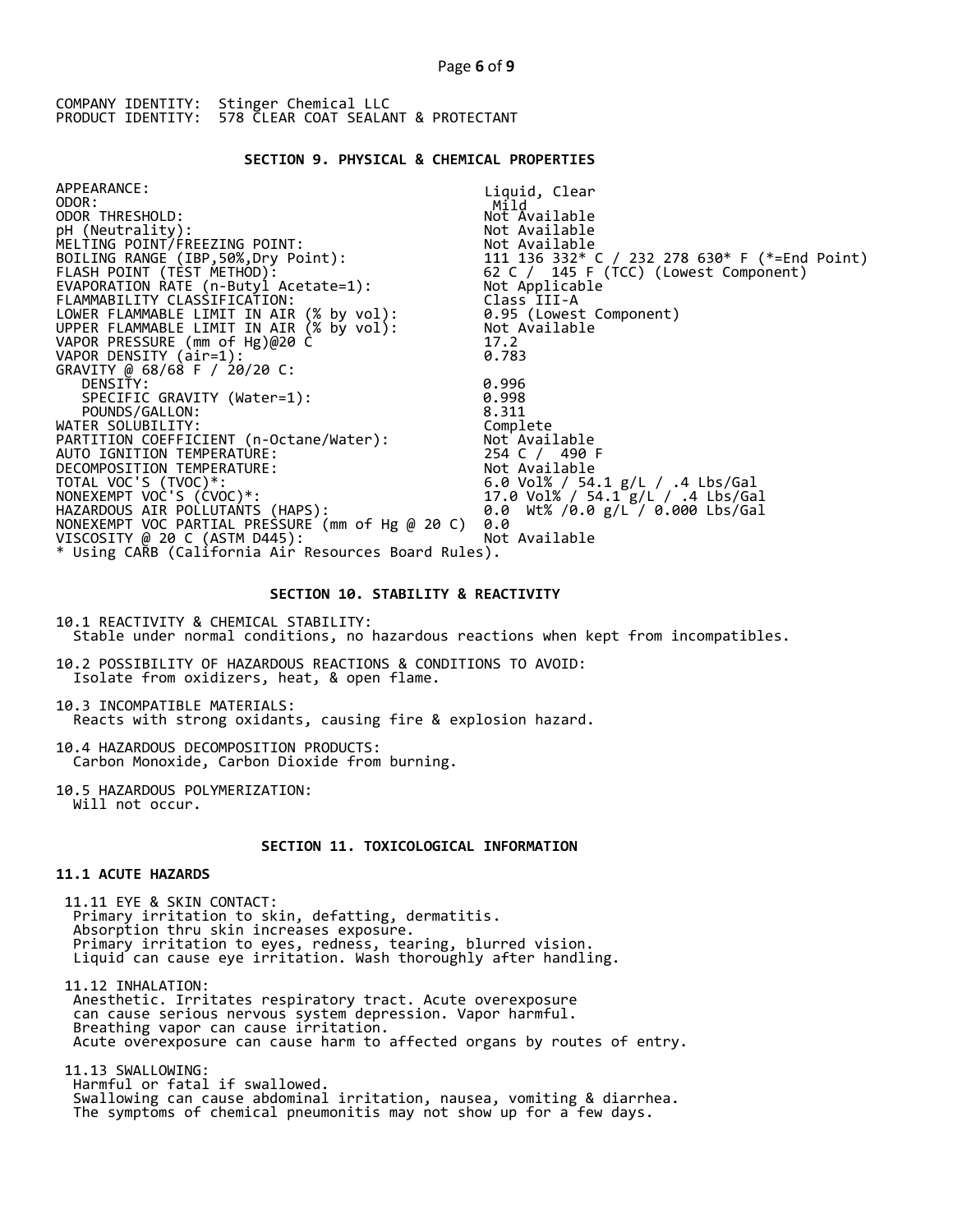### **SECTION 11. TOXICOLOGICAL INFORMATION (CONTINUED)**

### **11.2 SUBCHRONIC HAZARDS/CONDITIONS AGGRAVATED**

 MEDICAL CONDITIONS AGGRAVATED BY EXPOSURE: Pre-existing disorders of any target organs mentioned in this Document can be aggravated by over-exposure by routes of entry to components of this product. Persons with these disorders should avoid use of this product.

#### **11.3 CHRONIC HAZARDS**

 11.31 CANCER, REPRODUCTIVE & OTHER CHRONIC HAZARDS: This product has no carcinogens listed by IARC, NTP, NIOSH, OSHA or ACGIH, as of this date, greater or equal to 0.1%. This product contains less than 1 ppm of Benzene. Not considered hazardous in such low concentrations. Absorption thru skin may be harmful.

11.32 TARGET ORGANS: May cause damage to target organs, based on animal data.

11.33 IRRITANCY: Irritating to contaminated tissue.

11.34 SENSITIZATION: No component is known as a sensitizer.

11.35 MUTAGENICITY: No known reports of mutagenic effects in humans.

11.36 EMBRYOTOXICITY: No known reports of embryotoxic effects in humans.

11.37 TERATOGENICITY: No known reports of teratogenic effects in humans.

11.38 REPRODUCTIVE TOXICITY: No known reports of reproductive effects in humans.

 A MUTAGEN is a chemical which causes permanent changes to genetic material (DNA) such that the changes will propagate across generational lines. An EMBRYOTOXIN is a chemical which causes damage to a developing embryo (such as: within the first 8 weeks of pregnancy in humans), but the damage does not propagate across generational lines. A TERATOGEN is a chemical which causes damage to a developing fetus, but the damage does not propagate across generational lines. A REPRODUCTIVE TOXIN is any substance which interferes in any way with the reproductive process.

### **11.4 MAMMALIAN TOXICITY INFORMATION**

| <b>MATERIAL</b>             | CAS#     | <b>EINECS#</b> | LOWEST KNOWN LETHAL DOSE DATA<br>LOWEST KNOWN LD50 (ORAL) |
|-----------------------------|----------|----------------|-----------------------------------------------------------|
| Ethylene Glycol Butyl Ether | 111-76-2 | $\sim$ $-$     | 320.0 mg/kg(Rabbits)<br>LOWEST KNOWN LC50 (VAPORS)        |
| Ethylene Glycol Butyl Ether | 111-76-2 | $\sim$         | 700 ppm (Mice)                                            |

### **SECTION 12. ECOLOGICAL INFORMATION**

### **12.1 ALL WORK PRACTICES MUST BE AIMED AT ELIMINATING ENVIRONMENTAL CONTAMINATION.**

12.2 EFFECT OF MATERIAL ON PLANTS AND ANIMALS: This product may be harmful or fatal to plant and animal life if released into the environment. Refer to Section 11 (Toxicological Information) for further data on the effects of this product's components on test animals.

12.3 EFFECT OF MATERIAL ON AQUATIC LIFE: The most sensitive known aquatic group to any component of this product is: Tidewater Silversides 1250 ppm or mg/L (96 hour exposure). Keep out of sewers and natural water supplies. Environmental effects of the substance have not been investigated adequately.

12.4 MOBILITY IN SOIL Mobility of this material has not been determined.

12.5 DEGRADABILITY This product is completely biodegradable.

12.6 ACCUMULATION Bioaccumulation of this product has not been determined.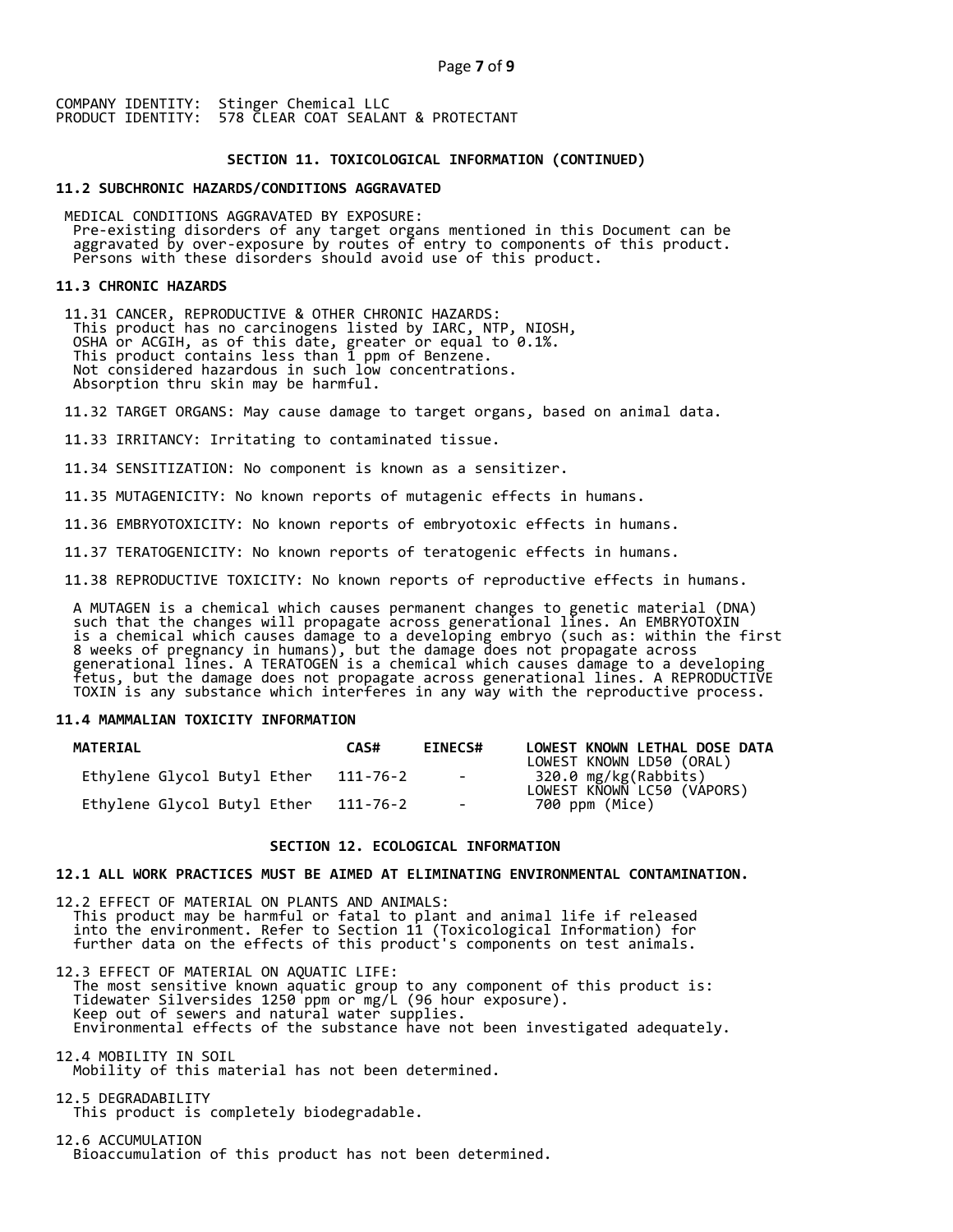### **SECTION 13. DISPOSAL CONSIDERATIONS**

The generation of waste should be avoided or minimized wherever possible. Dispose of surplus and non-recyclable products via a licensed waste disposal contractor. Waste should not be disposed of untreated to the sewer unless fully compliant with the requirements of all authorities with jurisdiction. Waste packaging should be recycled. Incineration or landfill should only be considered when recycling is not feasible. This material and its container must be disposed of in a safe way. Care should be taken when handling emptied containers that have not been cleaned or rinsed out. Empty containers and liners may retain some product residues. Vapor from some product residues may create a highly flammable or explosive atmosphere inside the container. **DO NOT PRESSURIZE, CUT, WELD, BRAZE, SOLDER, DRILL, GRIND, OR EXPOSE USED CONTAINERS TO HEAT, FLAME, SPARKS, STATIC ELECTRICITY, OR OTHER SOURCES OF IGNITION. THEY MAY BURST AND CAUSE INJURY OR DEATH.** Avoid dispersal of spilled material and runoff and contact with soil, waterways, drains and sewers. Processing, use or contamination may change the waste disposal requirements. Do not dispose of on land, in surface waters, or in storm drains. Waste should be recycled or disposed of in accordance with regulations. Large amounts should be collected for reuse or consigned to licensed hazardous waste haulers for disposal. **ALL DISPOSAL MUST BE IN ACCORDANCE WITH ALL FEDERAL, STATE, PROVINCIAL, AND LOCAL REGULATIONS. IF IN DOUBT, CONTACT PROPER AGENCIES.** 

### **SECTION 14. TRANSPORT INFORMATION**

MARINE POLLUTANT: No DOT/TDG SHIP NAME: NON-BULK: NOT REGULATED

BULK: NA1993, Combustible liquid, N.O.S., (contains: Butoxyethanol),3, PG-III Combustible liquid. Not DOT regulated on trucks in containers of < 119 gallons.

EMERGENCY RESPONSE GUIDEBOOK NUMBER: 128

## **SECTION 15. REGULATORY INFORMATION**

### **15.1 EPA REGULATION:**

 **SARA SECTION 311/312 HAZARDS: Acute Health, Chronic Health, Fire** 

All components of this product are on the TSCA list. SARA Title III Section 313 Supplier Notification This product contains the indicated  $\langle * \rangle$  toxic chemicals subject to the reporting requirements of Section 313 of the Emergency Planning & Community Right-To-Know Act of 1986 & of 40 CFR 372. This information must be included in all MSDSs that are copied and distributed for this material.

| <b>SARA TITLE III INGREDIENTS</b> | CAS# | <b>EINECS#</b>                         | WT% | (REG.SECTION) | <b>RQ(LBS)</b> |
|-----------------------------------|------|----------------------------------------|-----|---------------|----------------|
| *2-Butoxyethanol                  |      | $111 - 76 - 2203 - 905 - 00 - 10(313)$ |     |               | None           |

## **15.2 STATE REGULATIONS:**

US. California Proposition 65 This product may contain chemical(s) known to the state of California to cause cancer and/or birth defects.

### **15.3 INTERNATIONAL REGULATIONS**

 The identified components of this product are listed on the chemical inventories of the following countries:

 Australia (AICS), Canada (DSL or NDSL), China (IECSC), Europe (EINECS, ELINCS), Japan (METI/CSCL, MHLW/ISHL), South Korea (KECI), New Zealand (NZIoC), Philippines (PICCS), Switzerland (SWISS), Taiwan (NECSI), USA (TSCA).

## **15.4 CANADA: WORKPLACE HAZARDOUS MATERIALS INFORMATION SYSTEM (WHMIS)**

 B3: Combustible Liquid. D2B: Irritating to skin / eyes.

 This product was classified using the hazard criteria of the Controlled Products Regulations (CPR). This Document contains all information required by the CPR.